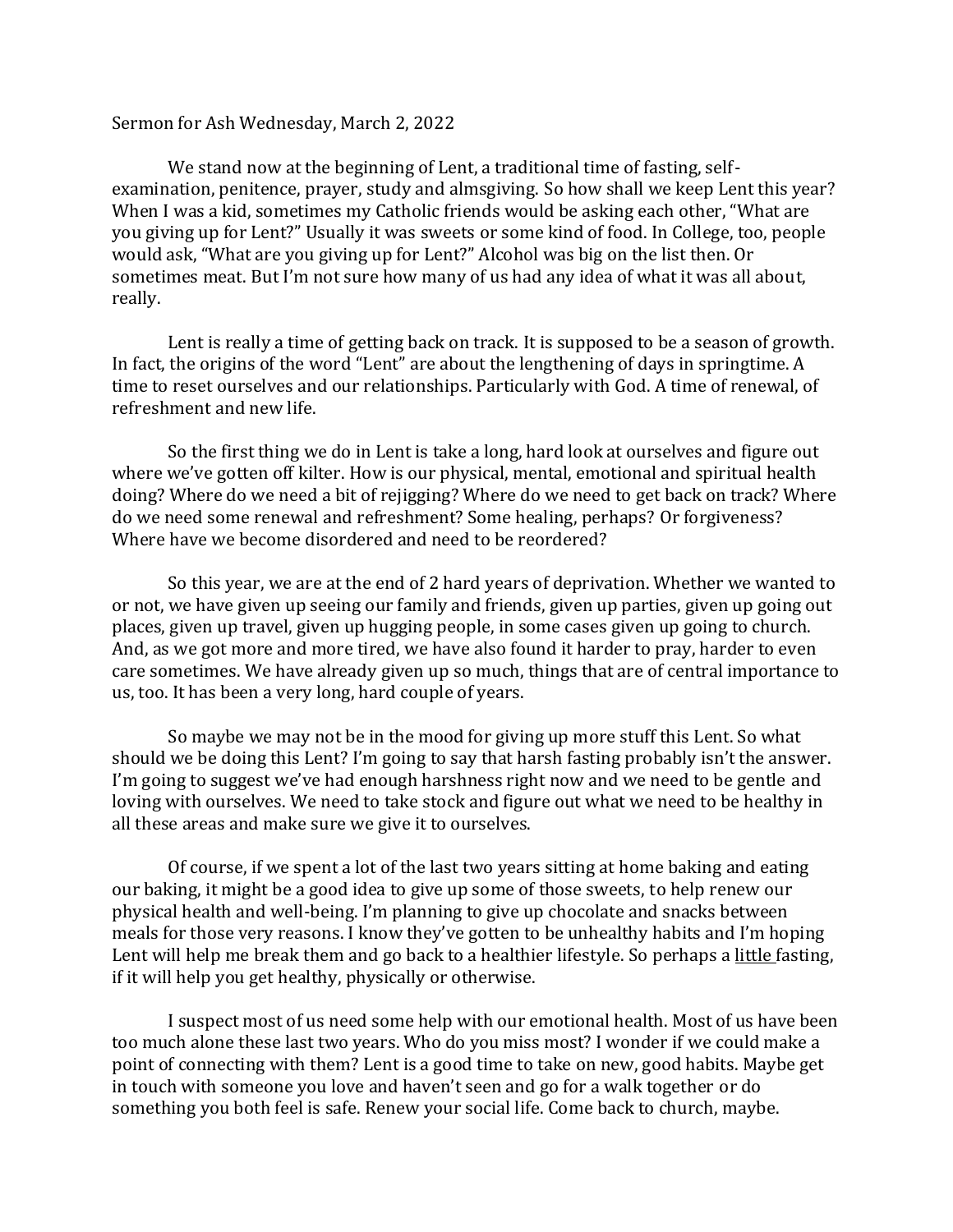Lent is a time for penitence. For repenting of the stuff we're doing wrong or not doing right. This is not to humiliate us or make us feel crummy about ourselves. This is so we can offer it to God and be healed of it. So we can stop hurting ourselves or others by the things we do or fail to do. This is so God can forgive us and help us get back on track, get back to healthier ways of doing things. So we can let it go and be free of it.

Lent is a time for extra prayer. What kind of prayer would help you connect more closely with God? Perhaps you haven't let that go, and your prayer life is very healthy. Excellent! Keep up the good work. But perhaps your prayer life feels too much like work right now, too dull and boring. Perhaps you skip it sometimes. If so, you're in good company. But that's not to say it's a good thing. How can you renew your prayer life? Perhaps try a different kind of prayer. I can give you some suggestions if you like. And there are lots and lots online. The Diocesan website has lots of suggestions for how to renew our prayer lives. So does our church library.

Lent is a time for study. That includes reading and meditating on the Scriptures, and I encourage you to do that. But our Lenten study this year is also a helpful thing. It helps us to look at our relationship with time. Do we have too much time on our hands, so time hangs heavily on us? Or are we always rushing and never having enough time? How can we restore our relationship with time and, in doing that, restore the healthy balance of our lives? I encourage you to do the study. I am really looking forward to it. I think it will be helpful to me because I always seem to be running out of time these days.

Lent is a time of almsgiving. We are raising money for the Primate's World Relief and Development Fund. Their theme this year is Climate Action. You can see the display here, and there will be inserts in your bulletins telling more about the Primate's Fund work. Or give alms somewhere else. Giving alms, or to charities, helps us remember that everything we have is a gift of God, and when we share those gifts, hold them lightly, they lose their grip on us. It brings us a peace and satisfaction we will never get from hoarding them. It helps to set us free.

These are all good things to do, but the most important thing is to take a look at your life, at the state of your health, and that includes physical, mental, emotional and spiritual health, and see what needs a bit of attention from you. In what ways can you give yourself some tender loving care to get yourself back on track? How can you find renewal and refreshment and new life this Lent?

The psalmist today reminds us of the loving compassion of God, of God's kindness to us. It says that as a father cares for his children, so does the Lord care for us. God does not expect too much from us, because God remembers that we are frail creatures, that we are but dust. God doesn't deal with us according to our sins, says the psalmist, but according to God's mercy. Perhaps a good place to start in your self-examination is to ask yourself the question, "What kind of loving kindness would God like to lavish on me? Is there some area where God would like to bring healing? Or reassurance? What would my loving God hope for for me, right now?